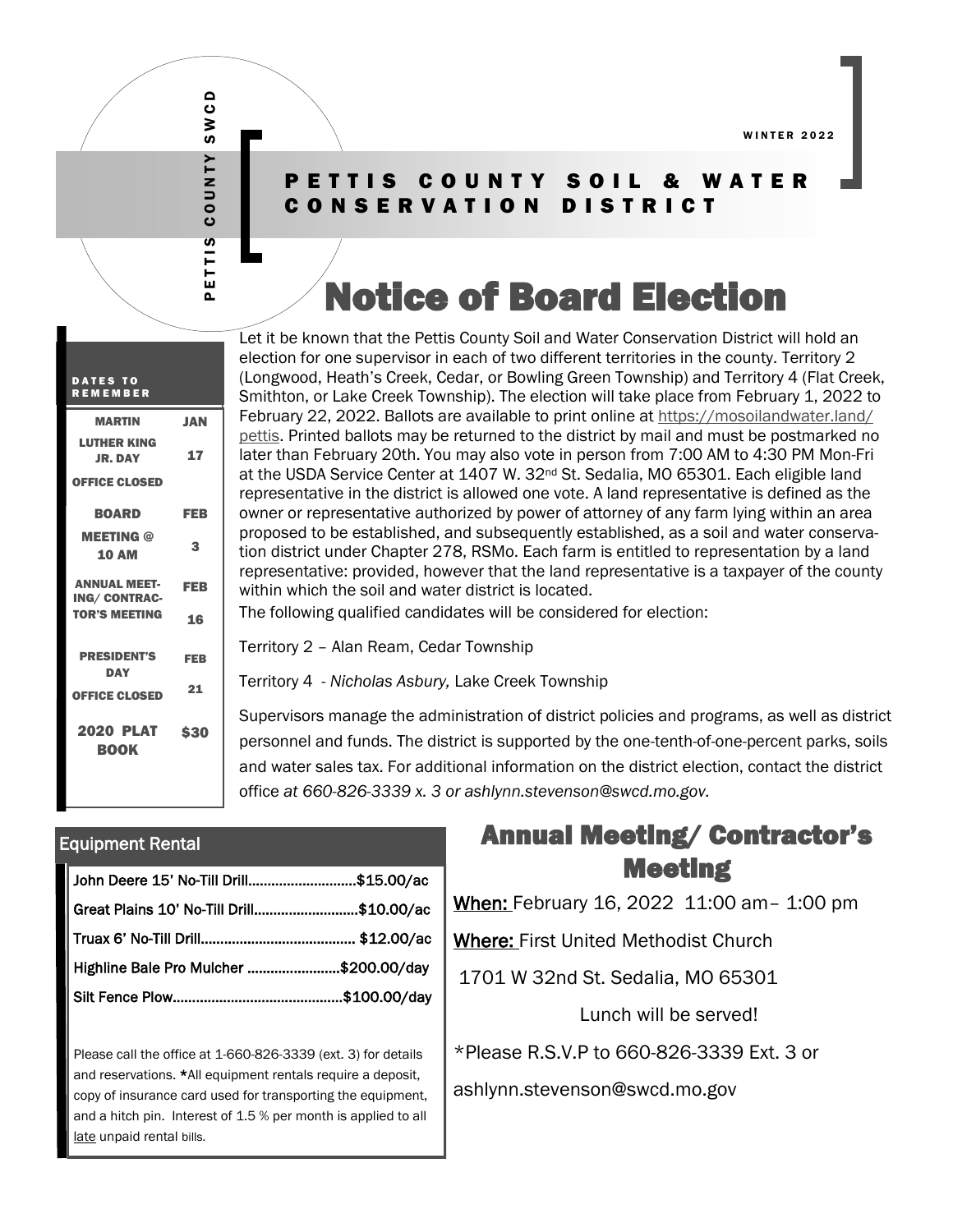# We Are Looking for Board Election Judges!

To qualify you must reside in Pettis County.

If interested please contact Ashlynn Stevenson at 660-826-3339 Ext. 3 or at ashlynn.stevenson@swcd.mo.gov

# Conservation Choices: Contour Farming



#### What it is:

-Contouring means farming with row patterns nearly level around a hill – not up and down hill. The rows form hundreds of small dams that slow water flow and increase infiltration to reduce erosion.

#### How it Helps:

-Contour farming can reduce soil erosion by as much as 50 percent compared to up and down hill farming. -By reducing sediment and runoff and increasing water infiltration, contouring promotes better water quality.

#### Planning Ahead:

-Will more than one key contour line be needed because of steep or irregular slopes? -Are terraces or strip cropping needed for steeper slopes? -Are field borders needed to replace end rows in the contouring system to control sheet and rill erosion?

#### Cost-Share Policy:

-Farming operations must be parallel to terraces, with the exception of planting crops over terraces in areas where the slope is less than three (3) percent. All other ground contact farming practices have to be on the contour with the terraces with the exception of incidental crossing of the terraces such as planting end rows and point rows.



**Natural Resources Conservation Service**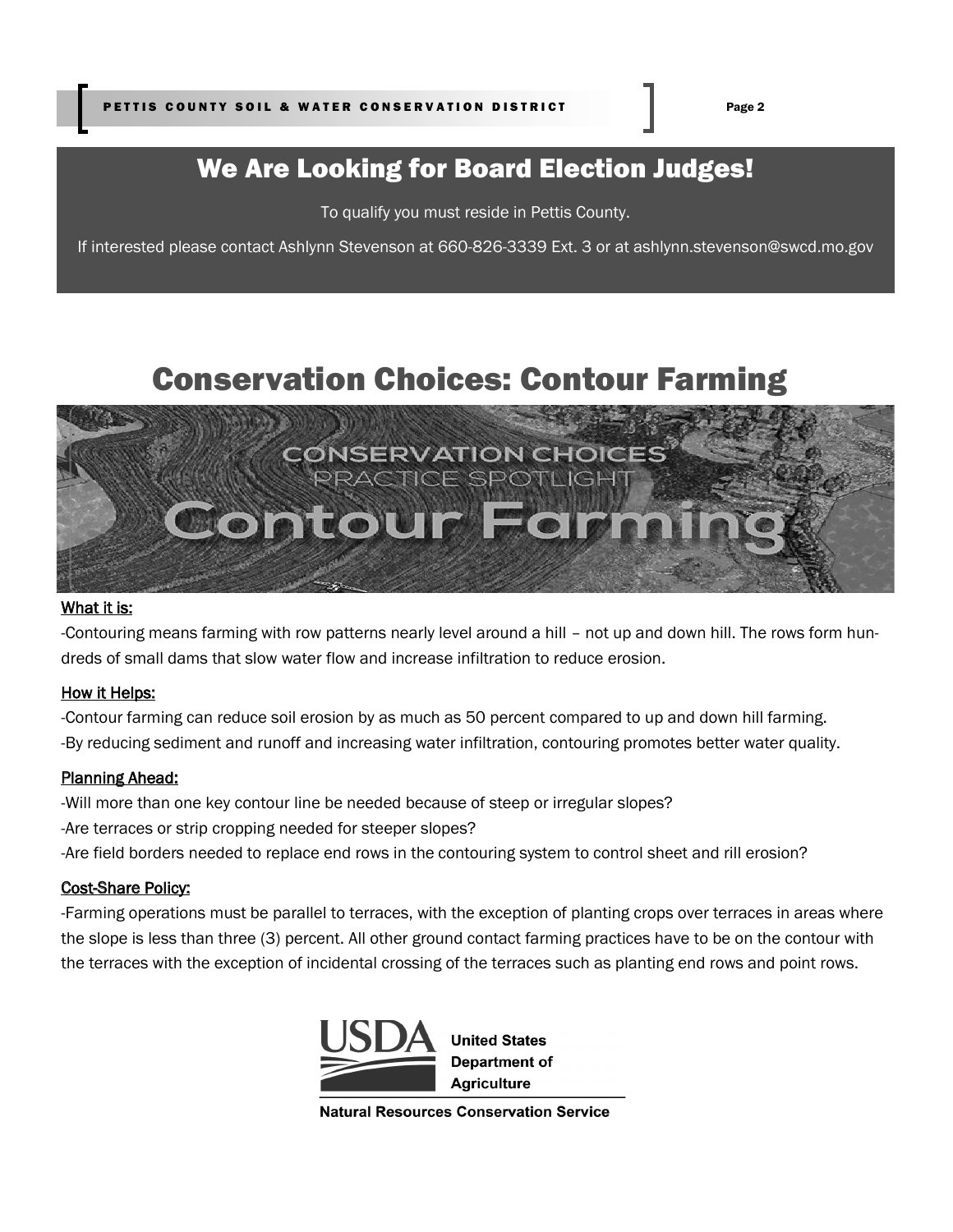#### winter 2022 Page 3 Page 3 Page 3 Page 3 Page 3 Page 3 Page 3 Page 3 Page 3 Page 3 Page 3 Page 3 Page 3 Page 3 Page 3

## New Employee, Nathaniel Feldman, Shared District Specialist III

Nathan Feldman grew up in Centerview, Missouri and graduated from Crest Ridge High School in 2017. In high school, Nathan was very involved in sports and the FFA, competing in trapshooting competitions and being an officer in the FFA. He went to State Fair Community College in Sedalia and studied wildlife conservation. In May of 2019 he started working for the Johnson County Soil and Water Conservation District as a technician. In April of 2021 Nathan started working for Pettis, Saline and Lafayette county as a shared technician split between the three counties.



#### New Employee, Ashlynn Stevenson, District Specialist I



Ashlynn Stevenson grew up outside of Sedalia, Missouri and graduated from Northwest High School in 2018. After high school she attended State Fair Community College and graduated with an Associates of Science Degree in 2020. She decided to continue her education at the University of Central Missouri and graduated with a Bachelor's Degree in Agricultural Science with an Emphasis in Agronomy in 2021. During her time at SFCC, Ashlynn worked as an intern at the Pettis County Soil & Water Conservation District. Now she is working as one of the District Specialist's in Pettis County. She is very excited to be here, meet new people, and learn new things!